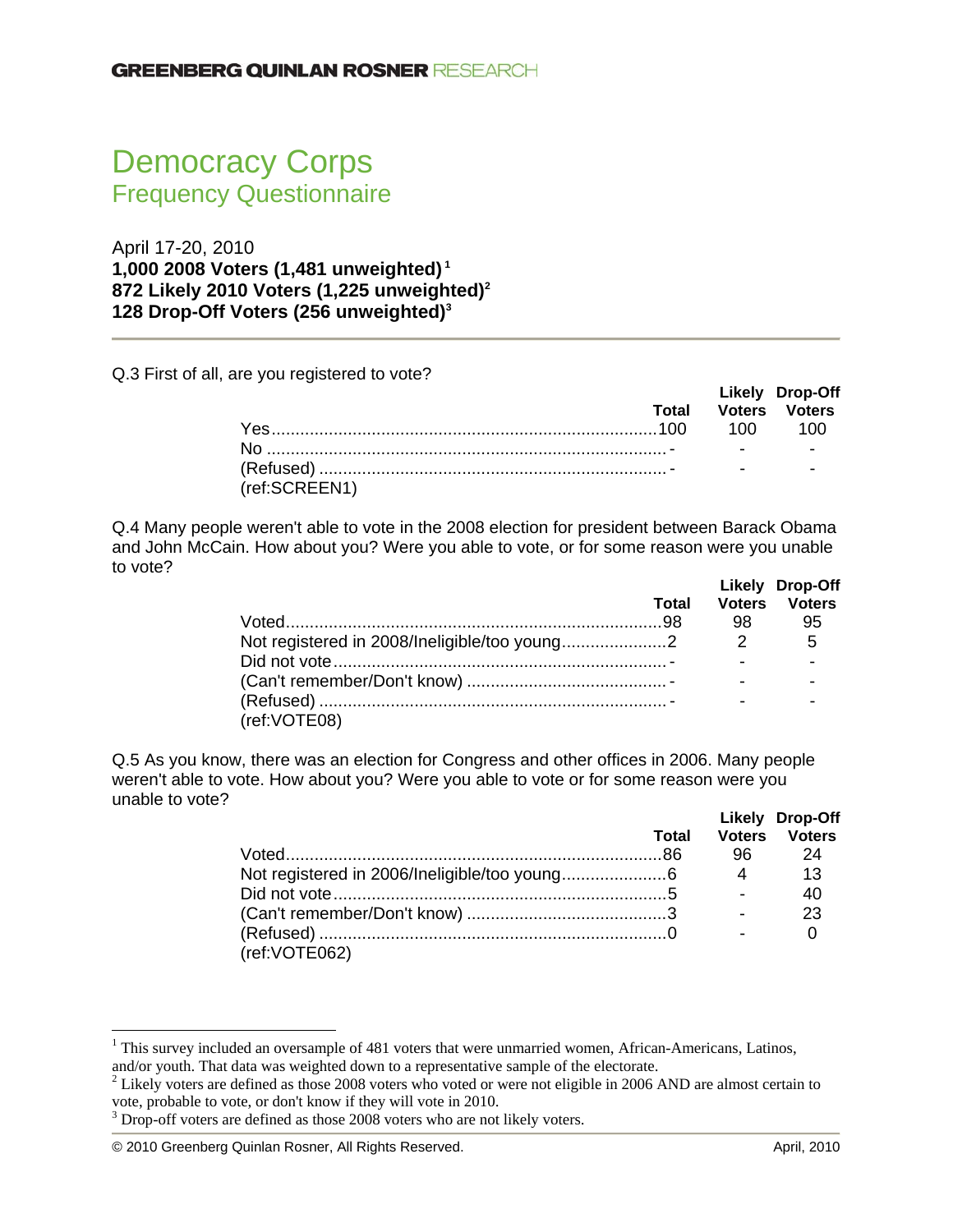Q.9 I know it is a long way off, but what are the chances of your voting in the election for Congress this November: are you almost certain to vote, will you probably vote, are the chances 50-50, or don't you think you will vote?

|            |       |                          | Likely Drop-Off      |
|------------|-------|--------------------------|----------------------|
|            | Total |                          | <b>Voters</b> Voters |
|            |       |                          |                      |
|            |       |                          |                      |
|            |       | <b>Contract Contract</b> | 39                   |
|            |       |                          | 15                   |
|            |       |                          |                      |
|            |       |                          |                      |
| (ref:CP10) |       |                          |                      |

Q.10 Generally speaking, do you think that things in this country are going in the right direction, or do you feel things have gotten pretty seriously off on the wrong track?  **Likely Drop-Off** 

|              |    | LINGLY DIOD-OIL<br><b>Total Voters Voters</b> |
|--------------|----|-----------------------------------------------|
|              |    |                                               |
|              | 57 | 53                                            |
|              | 10 | $\overline{10}$                               |
| (ref:DIRECT) |    | -15                                           |

Q.11 Do you approve or disapprove of the way Barack Obama is handling his job as president?

|             |       |               | Likely Drop-Off |
|-------------|-------|---------------|-----------------|
|             | Total | <b>Voters</b> | <b>Voters</b>   |
|             |       | 30            | 29              |
|             |       | 16            | 29              |
|             |       | 8             | 11              |
|             |       | 40            | 23              |
|             |       | 6             | 8               |
|             |       | 46            | 58              |
|             |       | 48            | 34              |
| (ref:BOAPP) |       |               |                 |

Q.12 Do you approve or disapprove of the way that Barack Obama is handling the economy?

|                |       |               | Likely Drop-Off |
|----------------|-------|---------------|-----------------|
|                | Total | <b>Voters</b> | <b>Voters</b>   |
|                |       | 28            | 24              |
|                |       | 16            | 29              |
|                |       | 8             | 13              |
|                |       | 43            | 26              |
|                |       | 5             | 6               |
|                |       | 44            | 54              |
|                |       | 51            | 40              |
| (ref:BOECNAPP) |       |               |                 |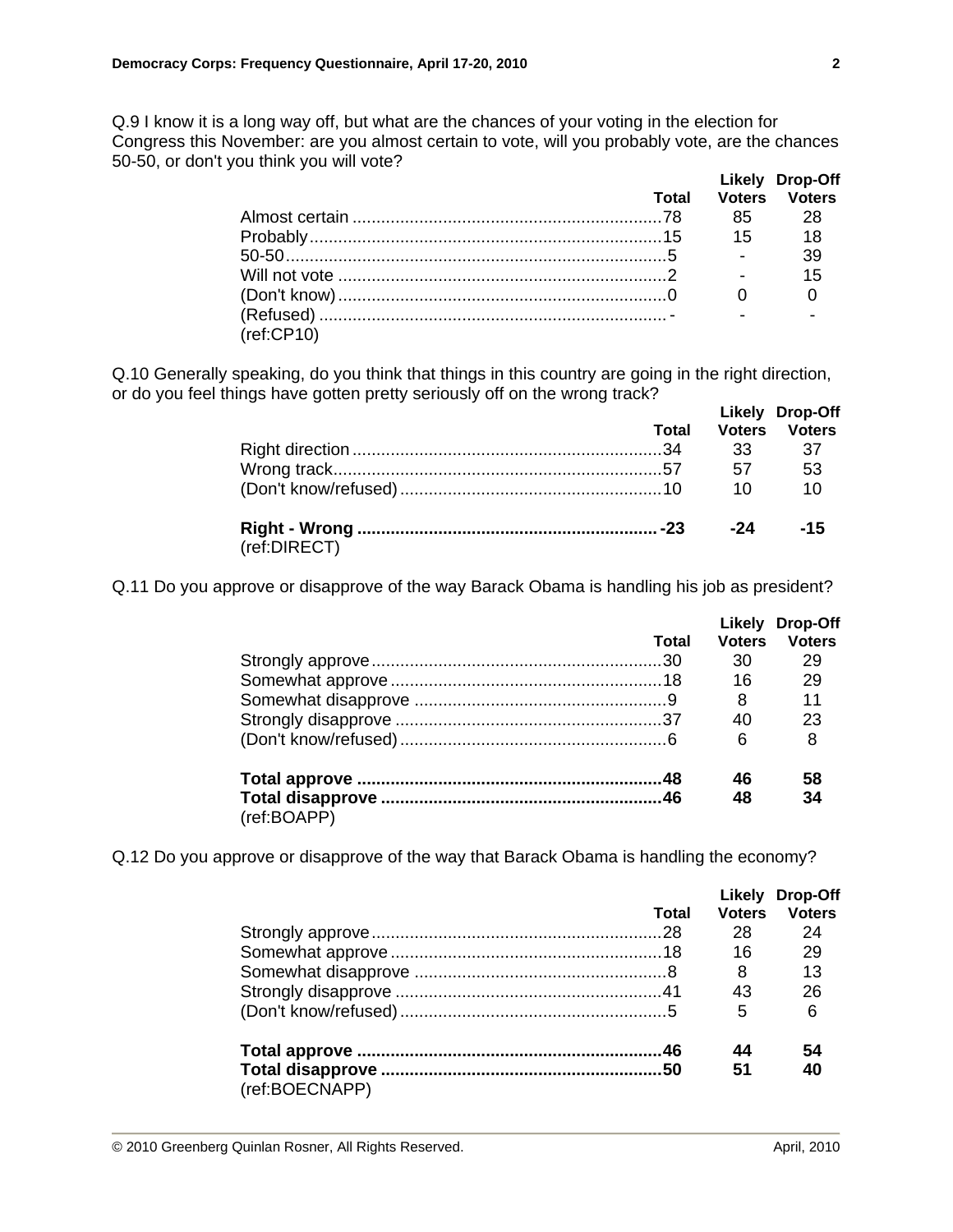Q.13 Now, I'd like to rate your feelings toward some people and organizations, with one hundred meaning a VERY WARM, FAVORABLE feeling; zero meaning a VERY COLD, UNFAVORABLE feeling; and fifty meaning not particularly warm or cold. You can use any number from zero to one hundred, the higher the number the more favorable your feelings are toward that person or organization. If you have no opinion or never heard of that person or organization, please say so.

|                                                    |           |      |     |      |    | Warm      |
|----------------------------------------------------|-----------|------|-----|------|----|-----------|
|                                                    | %         | %    | %   | %    | %  |           |
|                                                    | Mean Warm | Cool | >75 | $26$ | ID | Cool      |
|                                                    | 33        | 44   | 12  | 31   | 97 | $-12$     |
|                                                    | 33        | 44   | 12  | 31   | 98 | $-11$     |
|                                                    | 27        | 45   | 10  | 31   | 95 | $-18$     |
|                                                    |           |      |     |      |    |           |
|                                                    | 39        | 45   | 20  | 35   | 98 | -6        |
|                                                    | 38        | 47   | 19  | 36   | 98 | -9        |
|                                                    | 49        | 33   | 23  | 24   | 97 | 16        |
|                                                    |           |      |     |      |    |           |
| 15 The Democratic Congress  42.4                   | 35        | 48   | 17  | 37   | 97 | -12       |
|                                                    | 34        | 50   | 17  | 40   | 98 | $-16$     |
|                                                    | 43        | 31   | 20  | 20   | 92 | 13        |
|                                                    |           |      |     |      |    |           |
|                                                    | 49        | 40   | 35  | 33   | 99 | 9         |
|                                                    |           |      |     |      |    |           |
|                                                    | 48        | 42   | 35  | 34   | 99 | 6         |
|                                                    | 58        | 30   | 37  | 21   | 99 | 28        |
|                                                    |           |      |     |      |    |           |
| [471 Respondents]                                  |           |      |     |      |    |           |
| 17 (DEM HOUSE INCUMBENT) <sup>4</sup> (ASK ONLY    |           |      |     |      |    |           |
|                                                    | 39        | 27   | 25  | 21   | 80 | 13        |
|                                                    | 40        | 28   | 26  | 22   | 82 | 13        |
|                                                    | 33        | 19   | 15  | 10   | 63 | 13        |
|                                                    |           |      |     |      |    |           |
| [383 Respondents]                                  |           |      |     |      |    |           |
| 17 (REP HOUSE INCUMBENT) <sup>1</sup> (ASK ONLY    |           |      |     |      |    |           |
|                                                    | 40        | 23   | 21  | 15   | 78 | 16        |
|                                                    | 41        | 23   | 22  | 15   | 80 | 18        |
|                                                    | 19        | 24   | 9   | 14   | 54 | -6        |
|                                                    |           |      |     |      |    |           |
| 18 Republicans in Congress 43.6                    | 32        | 44   | 12  | 30   | 96 | $-12$     |
|                                                    | 33        | 45   | 13  | 31   | 97 | $-12$     |
|                                                    | 26        | 39   | 8   | 24   | 90 | $-13$     |
|                                                    |           |      |     |      |    |           |
| 19 The N.R.A., or National Rifle Association  55.4 | 45        | 29   | 29  | 22   | 90 | 16        |
|                                                    | 46        | 29   | 30  | 22   | 91 | 18        |
|                                                    | 36        | 29   | 20  | 24   | 85 | 7         |
|                                                    |           |      |     |      |    |           |
| 20 Pro-life, anti-abortion groups52.5              | 41        | 34   | 28  | 27   | 93 | 6         |
|                                                    | 41        | 34   | 27  | 27   | 94 | 7         |
|                                                    | 38        | 35   | 30  | 24   | 92 | ${\bf 3}$ |
|                                                    |           |      |     |      |    |           |

<sup>&</sup>lt;sup>4</sup> The applicable incumbent name was inserted without party identification.

 $\overline{a}$ 

<sup>© 2010</sup> Greenberg Quinlan Rosner, All Rights Reserved. April, 2010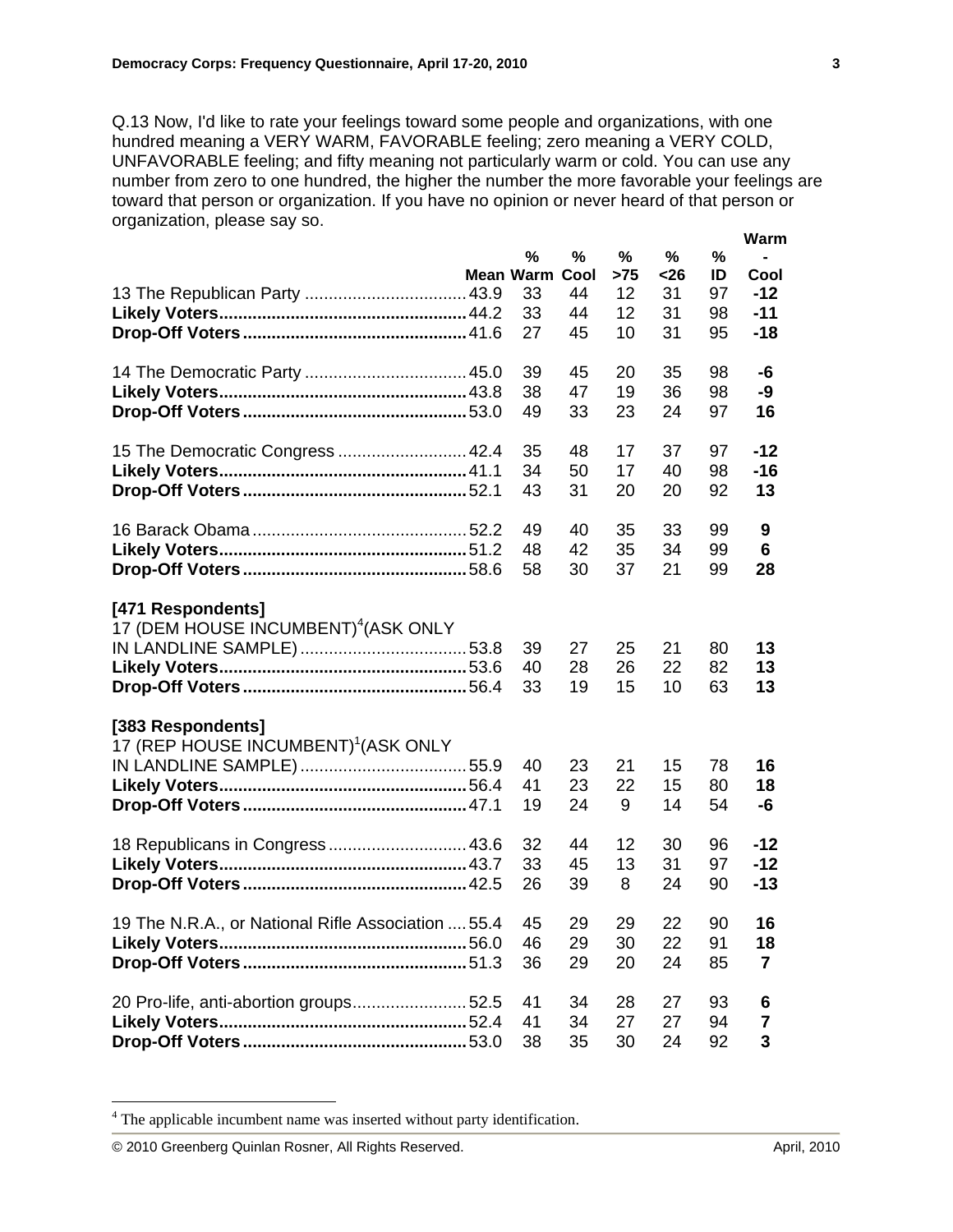|                                      |                           |       |                |      |    | Warm                    |
|--------------------------------------|---------------------------|-------|----------------|------|----|-------------------------|
|                                      | %                         | $\%$  | %              | $\%$ | %  | $\sim 100$ km s $^{-1}$ |
|                                      | Mean Warm Cool >75 <26 ID |       |                |      |    | Cool                    |
|                                      |                           | 48 22 |                | 44   | 94 | -17                     |
|                                      |                           |       | 49 21          | 45   | 94 | $-19$                   |
|                                      |                           |       |                | 35   | 94 | $\blacksquare$          |
| 22 The state of the economy  36.3 23 |                           | 60 —  | 5 <sup>5</sup> | 38   | 98 | -38                     |
|                                      | - 23                      | 61 —  | 5 <sub>5</sub> | -38  | 99 | $-38$                   |
|                                      | 22                        | 55    | 5              | 34   | 96 | $-33$                   |

*[Questions 23-24 Held for Future Release]* 

#### (ref:THERM04/THERM204)

Q.25 I know it is a long way off, but thinking about the elections this November, if the election for U.S. Congress were held today, would you be voting for (DEMOCRATIC HOUSE CANDIDATE) or (REPUBLICAN HOUSE CANDIDATE)<sup>5</sup>?  **Likely Drop-Off** 

|              | Total | <b>Voters</b> | LIKEIV LITOD-UTT<br><b>Voters</b> |
|--------------|-------|---------------|-----------------------------------|
|              |       | 37            | 51                                |
|              |       | 5             | 6                                 |
|              |       | 39            | 25                                |
|              |       | 6             | 3                                 |
|              |       |               |                                   |
|              |       |               |                                   |
|              |       | 6             |                                   |
|              |       | З             |                                   |
|              |       | 43            | 57                                |
|              |       | 45            | 29                                |
| (ref:CONG10) |       | 3             |                                   |

*[Questions 27-29 Held for Future Release]* 

Q.30 Do you consider yourself to be a supporter of the Tea Party movement, or not?

|               | Total |                 | Likely Drop-Off<br><b>Voters</b> Voters |
|---------------|-------|-----------------|-----------------------------------------|
|               |       |                 | 10                                      |
|               |       | 10              | - 9                                     |
|               |       | 53              | - 57                                    |
|               |       | 12 <sup>°</sup> | 24                                      |
| (ref:TEASUPP) |       | 35              | 19                                      |

 $<sup>5</sup>$  In the landline sample, the incumbent names were inserted preceded by party identification. Generic "the</sup> Democratic candidate" or "the Republican candidate" were inserted for the opposition. For the cell phone sample and open seat districts, both candidates were given as generic.

 $\overline{a}$ 

<sup>© 2010</sup> Greenberg Quinlan Rosner, All Rights Reserved. April, 2010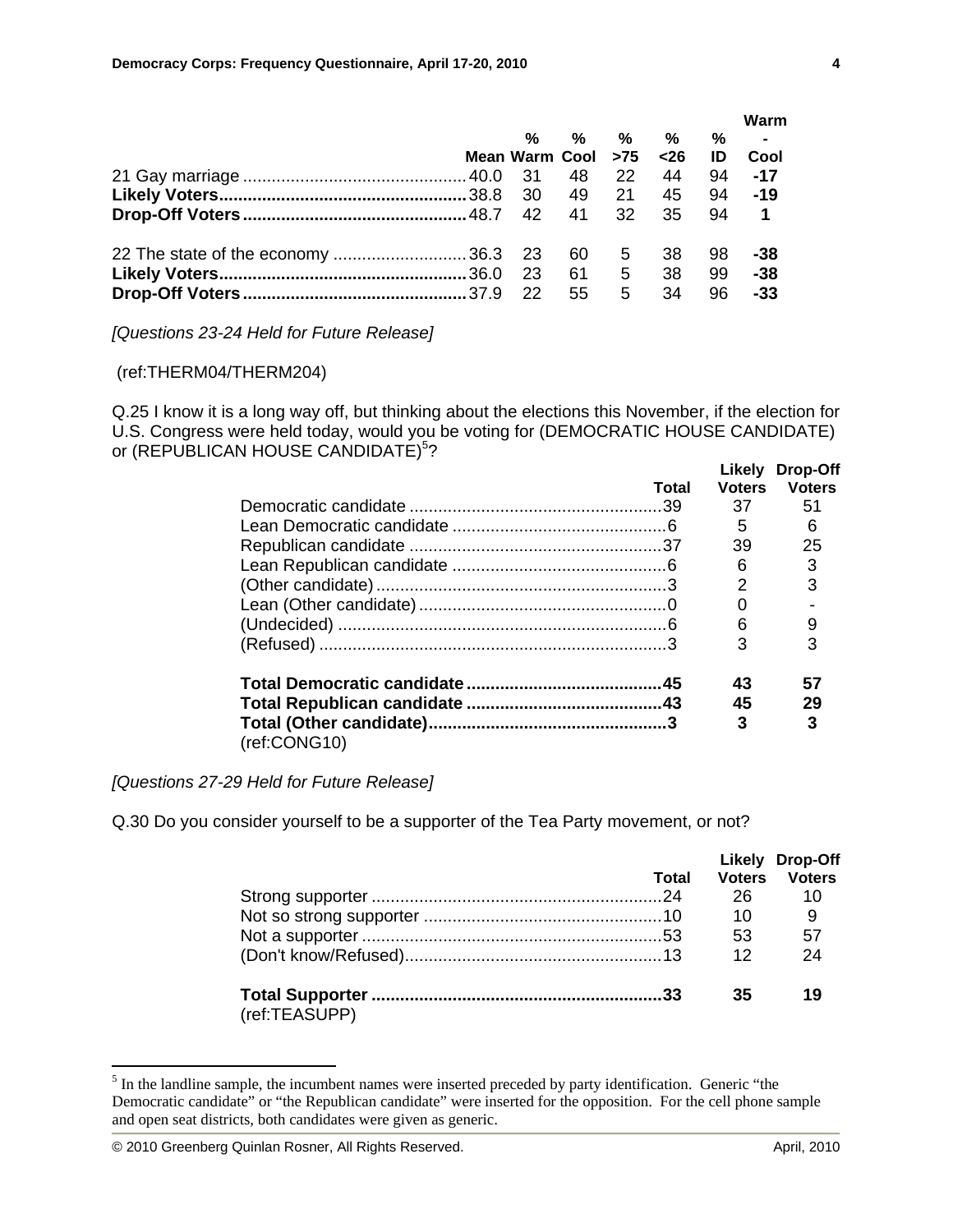Q.31 As you may have heard, President Obama's health care reform plan was passed by Congress and signed into law. From what you have heard about this plan, do you favor or oppose Obama's health care reform plan?

|                |       |               | Likely Drop-Off |
|----------------|-------|---------------|-----------------|
|                | Total | <b>Voters</b> | <b>Voters</b>   |
|                |       | 24            | 24              |
|                |       | 16            | 28              |
|                |       | 8             | 11              |
|                |       | 43            | 25              |
|                |       | 9             | 11              |
|                |       | 41            | 52              |
|                |       | 51            | 36              |
| (ref:OBHCPROP) |       |               |                 |

Q.32 Now I am going to read a list of issues and I want you to tell me whether, overall, you think the Democrats or the Republicans would do a better job with this issue. If you do not know, just tell me and we will move on to the next item.

|                            |             | <b>Dems Dems Reps Reps</b> |             |             |                |                |                |                    |     | Dem            |
|----------------------------|-------------|----------------------------|-------------|-------------|----------------|----------------|----------------|--------------------|-----|----------------|
|                            |             | <b>Much Smwt Smwt Much</b> |             |             |                | Nei-           | DK/            | <b>Total Total</b> |     | -              |
|                            | <b>Bttr</b> | <b>Bttr</b>                | <b>Bttr</b> | <b>Bttr</b> | <b>Both</b>    | ther           | Ref            | Dem                | Rep | Rep            |
| 32 The economy  22         |             | 18                         | 19          | 24          | 1              | 5              | 10             | 40                 | 43  | -3             |
| Likely Voters 22           |             | 17                         | 19          | 26          | 1              | 5              | 10             | 39                 | 45  | -6             |
|                            |             | 26                         | 16          | 13          | 1              | 6              | 13             | 51                 | 29  | 22             |
|                            |             |                            |             |             |                |                |                |                    |     |                |
| [500 Respondents]          |             |                            |             |             |                |                |                |                    |     |                |
| 33 (SPLIT A) Taxes  16     |             | 20                         | 18          | 27          | 0              | 5              | 14             | 35                 | 45  | -10            |
| Likely Voters 16           |             | 18                         | 19          | 29          | 0              | 5              | 13             | 34                 | 48  | -14            |
| Drop-Off Voters 18         |             | 29                         | 13          | 17          | 1              | $\overline{7}$ | 17             | 46                 | 29  | 17             |
|                            |             |                            |             |             |                |                |                |                    |     |                |
| 34 Being on your side  26  |             | 17                         | 14          | 22          | 1              | 8              | 12             | 43                 | 36  | $\overline{7}$ |
| Likely Voters 26           |             | 16                         | 14          | 23          | 1              | 8              | 11             | 42                 | 38  | 4              |
| <b>Drop-Off Voters 25</b>  |             | 25                         | 15          | 10          | $\overline{2}$ | 6              | 16             | 51                 | 25  | 25             |
|                            |             |                            |             |             |                |                |                |                    |     |                |
| [500 Respondents]          |             |                            |             |             |                |                |                |                    |     |                |
| 35 (SPLIT B) Reducing the  |             |                            |             |             |                |                |                |                    |     |                |
| tax burden on middle class |             |                            |             |             |                |                |                |                    |     |                |
| and working families  25   |             | 17                         | 18          | 25          | 1              | 5              | 8              | 43                 | 44  | -1             |
| Likely Voters 26           |             | 15                         | 18          | 28          | 1              | 4              | $\overline{7}$ | 41                 | 46  | -5             |
| Drop-Off Voters 20         |             | 35                         | 16          | 11          | 1              | 6              | 11             | 55                 | 27  | 27             |
|                            |             |                            |             |             |                |                |                |                    |     |                |
| 36 Raising middle class    |             |                            |             |             |                |                |                |                    |     |                |
|                            |             | 19                         | 20          | 20          | 1              | 6              | 11             | 42                 | 40  | 3              |
| Likely Voters 24           |             | 17                         | 21          | 21          | 1              | 6              | 11             | 41                 | 42  | -1             |
|                            |             | 31                         | 13          | 12          | 0              | 4              | 17             | 54                 | 25  | 29             |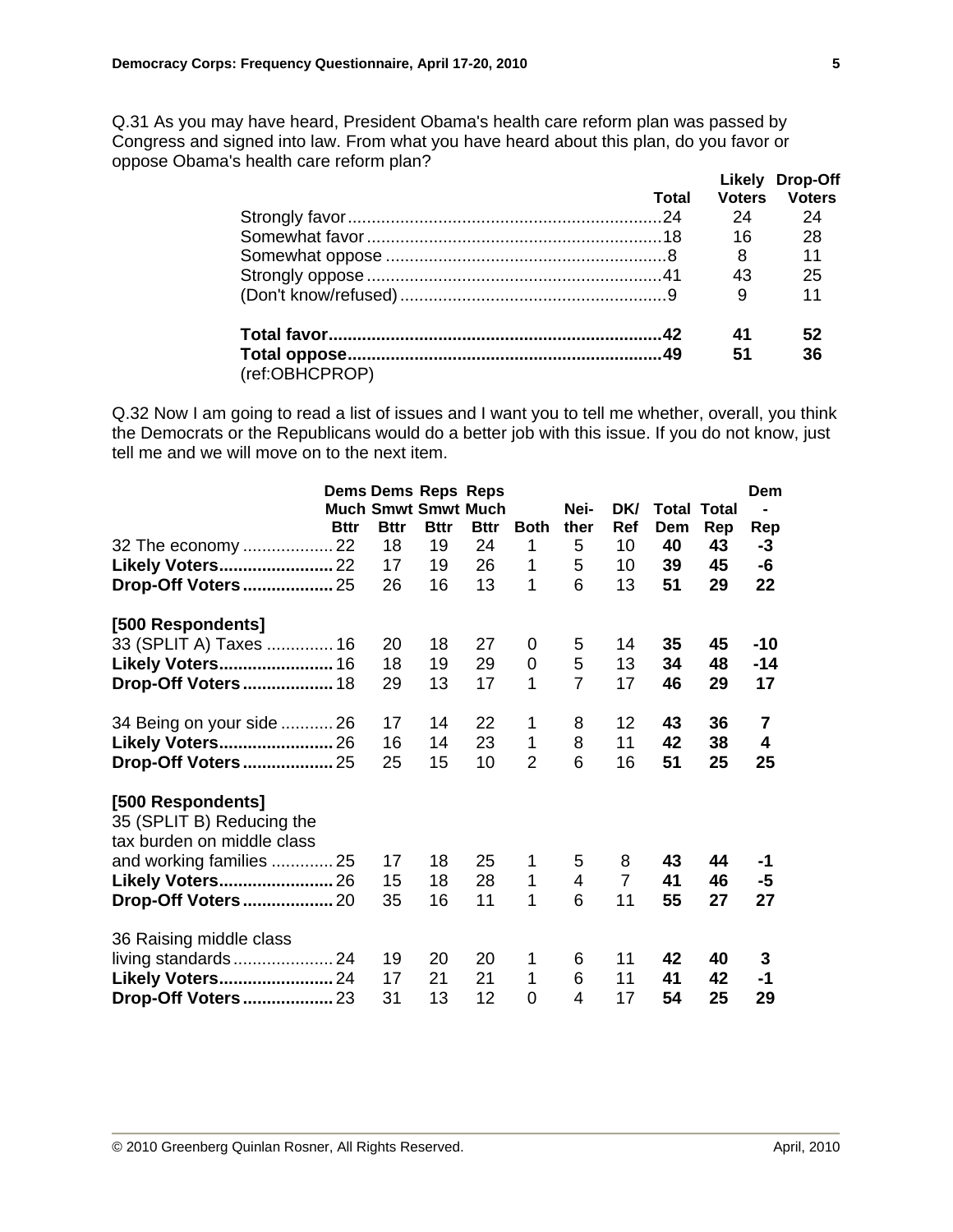|                                               | <b>Dems Dems Reps Reps</b> |             |                            |             |                |      |            |                    |     | Dem            |
|-----------------------------------------------|----------------------------|-------------|----------------------------|-------------|----------------|------|------------|--------------------|-----|----------------|
|                                               |                            |             | <b>Much Smwt Smwt Much</b> |             |                | Nei- | DK/        | <b>Total Total</b> |     |                |
|                                               | <b>Bttr</b>                | <b>Bttr</b> | <b>Bttr</b>                | <b>Bttr</b> | <b>Both</b>    | ther | <b>Ref</b> | Dem                | Rep | Rep            |
| [500 Respondents]                             |                            |             |                            |             |                |      |            |                    |     |                |
| 37 (SPLIT A) Government                       |                            |             |                            |             |                |      |            |                    |     |                |
|                                               |                            | 15          | 19                         | 25          | $\overline{2}$ | 9    | 14         | 31                 | 44  | $-13$          |
| Likely Voters 16                              |                            | 15          | 21                         | 25          | $\overline{2}$ | 9    | 13         | 30                 | 47  | $-16$          |
| Drop-Off Voters 19                            |                            | 16          | 5                          | 21          | 3              | 10   | 26         | 35                 | 27  | 9              |
| 38 Jobs and employment23                      |                            | 19          | 17                         | 23          | 1              | 5    | 11         | 42                 | 40  | $\overline{2}$ |
| Likely Voters 23                              |                            | 18          | 17                         | 25          | 1              | 5    | 11         | 41                 | 42  | $-1$           |
|                                               |                            | 28          | 14                         | 12          | $\overline{2}$ | 4    | 17         | 51                 | 26  | 25             |
| [500 Respondents]<br>39 (SPLIT B) The federal |                            |             |                            |             |                |      |            |                    |     |                |
|                                               |                            | 15          | 18                         | 23          | 1              | 8    | 15         | 35                 | 41  | -6             |
| Likely Voters 21                              |                            | 14          | 17                         | 25          | $\overline{2}$ | 8    | 14         | 34                 | 42  | -8             |
| <b>Drop-Off Voters 16</b>                     |                            | 24          | 19                         | 11          | 1              | 7    | 23         | 39                 | 30  | 10             |
| 40 Helping small business                     |                            |             |                            |             |                |      |            |                    |     |                |
|                                               |                            | 19          | 18                         | 28          | 1              | 3    | 10         | 40                 | 46  | -6             |
| Likely Voters 21                              |                            | 17          | 18                         | 30          | 1              | 3    | 10         | 38                 | 48  | $-10$          |
| <b>Drop-Off Voters 21</b><br>(ref:BETJOBCG)   |                            | 30          | 19                         | 13          | 0              | 4    | 13         | 51                 | 32  | 20             |

*[Questions 41-42 Held for Future Release]* 

Q.43 Now I'm going to read you some pairs of statements. After I read each pair, please tell me whether the FIRST statement or the SECOND statement comes closer to your own view, even if neither is exactly right.

|                                                                                                                                                                                                              | 1st<br>Stmt | 1st<br><b>Not</b> | 2nd<br><b>Not</b> | 2nd<br><b>Stmt</b><br>Strng Strng Strng Strng Both ther |        | Nei-   | DK/<br>Ref  | <b>Total Total</b><br>1st<br>Stmt Stmt | 2nd            | 1st<br>2nd     |
|--------------------------------------------------------------------------------------------------------------------------------------------------------------------------------------------------------------|-------------|-------------------|-------------------|---------------------------------------------------------|--------|--------|-------------|----------------------------------------|----------------|----------------|
| [500 Respondents]<br>43 (SPLIT A) President<br>Obama's economic<br>policies helped avert an<br>even worse crisis, and are<br>laying the foundation for<br>our eventual economic<br>recovery.<br>OR.          |             |                   |                   |                                                         |        |        |             |                                        |                |                |
| President Obama's<br>economic policies have<br>run up a record federal<br>deficit while failing to end<br>the recession or slow the<br>record pace of job losses30<br>Likely Voters 30<br>Drop-Off Voters 30 |             | 15<br>14<br>20    | 9<br>8<br>14      | 41<br>43<br>27                                          | 0<br>0 | 1<br>1 | 5<br>5<br>9 | 44<br>43<br>50                         | 50<br>51<br>41 | -5<br>-7<br>10 |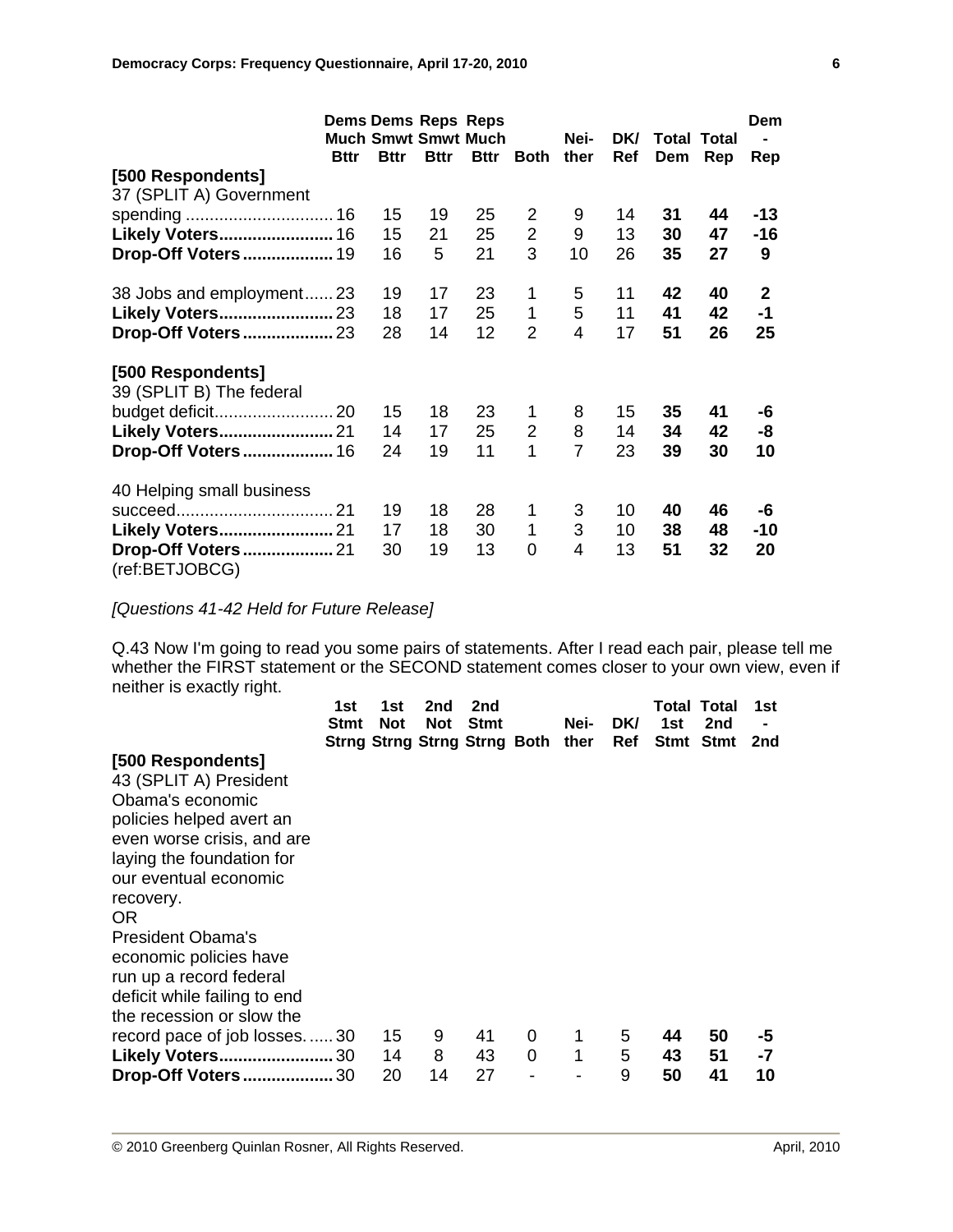|                                                                                                                                                                                                                                                                                                                                                                                                                                                            | 1st<br><b>Stmt</b> | 1st<br><b>Not</b>         | 2nd<br><b>Not</b>        | 2nd<br><b>Stmt</b><br>Strng Strng Strng Strng Both ther |                     | Nei-                     | <b>DKI</b><br>Ref   | 1st            | <b>Total Total</b><br>2nd<br>Stmt Stmt | 1st<br>2nd     |
|------------------------------------------------------------------------------------------------------------------------------------------------------------------------------------------------------------------------------------------------------------------------------------------------------------------------------------------------------------------------------------------------------------------------------------------------------------|--------------------|---------------------------|--------------------------|---------------------------------------------------------|---------------------|--------------------------|---------------------|----------------|----------------------------------------|----------------|
| [500 Respondents]<br>44 (SPLIT A) Former<br>President Bush is more<br>responsible for the current<br>state of the economy.<br>OR<br>President Obama is more<br>responsible for the current<br>state of the economy 42<br>Likely Voters 41<br>Drop-Off Voters 49                                                                                                                                                                                            |                    | 8<br>$\overline{7}$<br>10 | 7<br>$\overline{7}$<br>5 | 27<br>29<br>18                                          | 5<br>5<br>6         | 6<br>6<br>$\overline{2}$ | 6<br>5<br>8         | 50<br>48<br>60 | 34<br>36<br>23                         | 15<br>12<br>37 |
| [500 Respondents]<br>45 (SPLIT B) Obama and<br>the Democrats are more<br>concerned with creating<br>jobs for ordinary<br>Americans.<br>0R<br>Obama and the<br>Democrats are more<br>concerned with bailing out<br>Wall Street.  32<br>Likely Voters 32                                                                                                                                                                                                     |                    | 13<br>12<br>24            | 9<br>9<br>10             | 34<br>35<br>27                                          | 0<br>0              | 6<br>$\overline{7}$<br>3 | 5<br>5<br>5         | 45<br>44<br>54 | 43<br>43                               | 3<br>1<br>16   |
| Drop-Off Voters 30<br>[500 Respondents]<br>46 (SPLIT B) The best<br>way to improve our<br>economy and create jobs<br>is to invest more to put<br>people to work, develop<br>new industries, and help<br>businesses grow in<br>expanding, new areas.<br>0R<br>The best way to improve<br>our economy and create<br>jobs is to cut government<br>spending and cut taxes so<br>businesses can prosper<br>and the private sector can<br>start creating jobs 35 |                    | 8                         | 6<br>5                   | 44<br>47                                                | 3                   | 1                        | 2<br>$\overline{2}$ | 44<br>42       | 38<br>50                               | -7             |
| Likely Voters 35<br>Drop-Off Voters 40                                                                                                                                                                                                                                                                                                                                                                                                                     |                    | 8<br>13                   | 14                       | 26                                                      | 3<br>$\overline{2}$ | 1<br>1                   | 5                   | 53             | 52<br>39                               | $-10$<br>13    |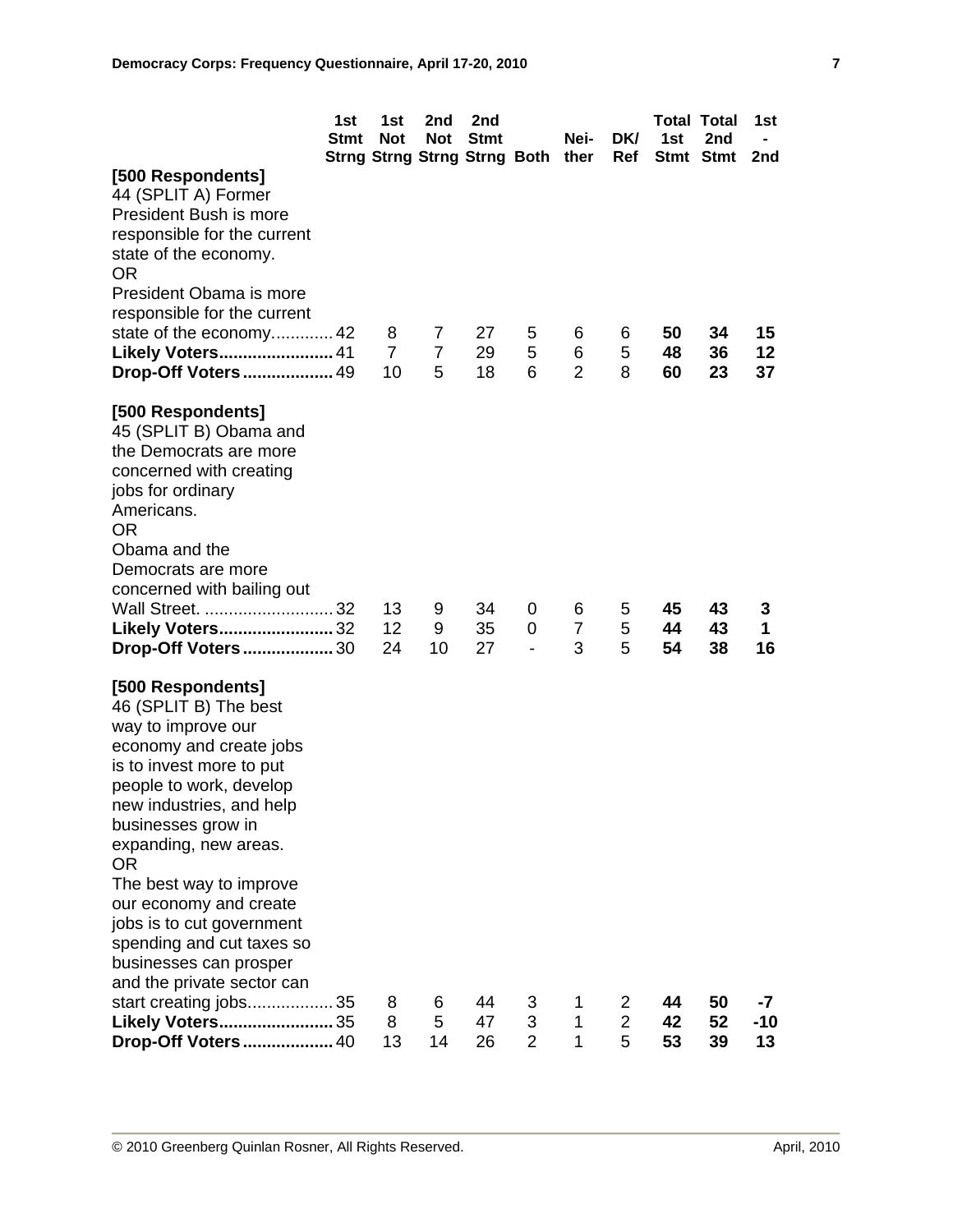|                                                                                                                                                                                                                                                                                  | 1st<br>Stmt | 1st<br><b>Not</b> | 2nd<br><b>Not</b> | 2nd<br><b>Stmt</b><br>Strng Strng Strng Strng Both ther | Nei-        | DK/<br>Ref               | 1st            | <b>Total Total</b><br>2nd<br>Stmt Stmt | 1st<br>2nd    |
|----------------------------------------------------------------------------------------------------------------------------------------------------------------------------------------------------------------------------------------------------------------------------------|-------------|-------------------|-------------------|---------------------------------------------------------|-------------|--------------------------|----------------|----------------------------------------|---------------|
| 47 Looking at what is<br>happening with the<br>economy, I am leaning<br>toward voting for the<br>Democrats so we don't<br>jeopardize the chance of<br>an economic recovery.<br>OR.<br>Looking at what is<br>happening with the<br>economy, I am leaning<br>toward voting for the |             |                   |                   |                                                         |             |                          |                |                                        |               |
| Republicans to protest the<br>direction the economy is                                                                                                                                                                                                                           |             |                   |                   |                                                         |             |                          |                |                                        |               |
| Likely Voters 35<br><b>Drop-Off Voters 39</b>                                                                                                                                                                                                                                    |             | 11<br>10<br>16    | 10<br>11<br>9     | 37<br>39<br>24                                          | 4<br>3<br>8 | 2<br>$\overline{2}$<br>4 | 47<br>45<br>55 | 47<br>49<br>32                         | 0<br>-4<br>23 |

*[Questions 48-55 Held for Future Release]* 

(ref:PAIRS10)

#### *[Questions 56-62 Held for Future Release]*

Q.63 As you may know Congress may debate legislation that regulates the financial industry. I am going to read you some statements that supporters of reform may say and I would like you to tell me if those statements make you much more likely to support the reform, somewhat more likely, just a little more likely, no more likely or less likely to support the reform.

|                                                                                                                                                                                                                                                                                                                                                                                          | <b>Much Smwt Lttle</b> |             | No          | Likly Likly Likly Likly Likly diff) |        |             | More More More More Less (No (DK/ Much/ More<br>Ref) Smwt Likly | Total          |
|------------------------------------------------------------------------------------------------------------------------------------------------------------------------------------------------------------------------------------------------------------------------------------------------------------------------------------------------------------------------------------------|------------------------|-------------|-------------|-------------------------------------|--------|-------------|-----------------------------------------------------------------|----------------|
| [500 Respondents]<br>63 (SPLIT A) (RESPONSIBILITY<br>FEE) This reform will require the<br>big banks that benefited from<br>government bailouts to pay the<br>taxpayers back in full. If the<br>biggest banks are healthy<br>enough to pay enormous<br>bonuses to the CEOs who got us<br>into this mess in the first place,<br>then they are healthy enough to<br>repay every dime to the |                        |             |             |                                     |        |             |                                                                 |                |
| Drop-Off Voters48                                                                                                                                                                                                                                                                                                                                                                        | 17<br>17<br>16         | 6<br>6<br>9 | 9<br>9<br>9 | 11<br>10<br>14                      | 1<br>1 | 6<br>6<br>3 | 67<br>68<br>65                                                  | 73<br>73<br>73 |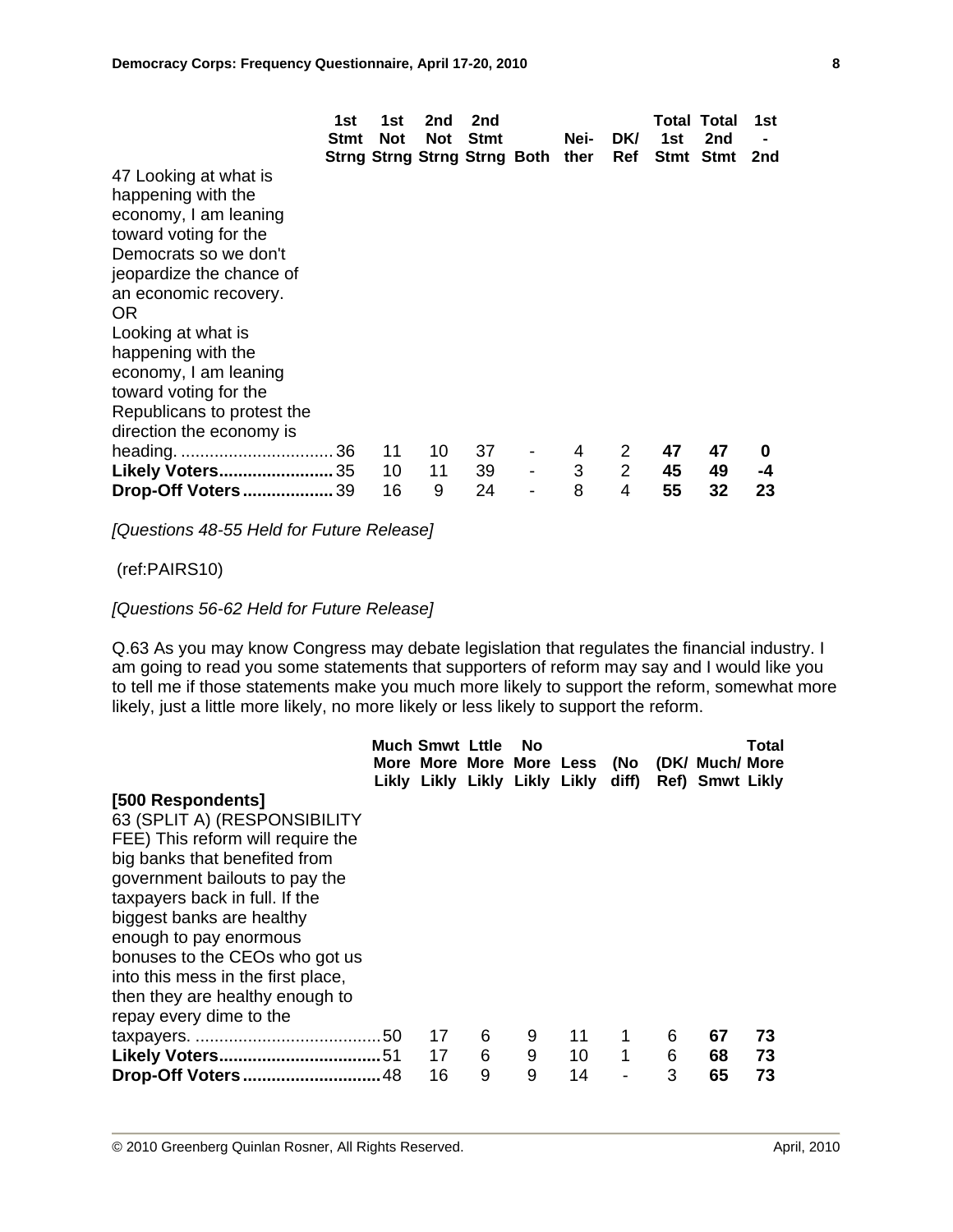|                                                                                                                                                                                                                                                                                                                                                                                                                                                                    | <b>Much Smwt Lttle</b><br>More More More More Less<br>Likly Likly Likly Likly Likly |               | No                       |                | (No<br>diff) |                | (DK/ Much/ More<br>Ref) Smwt Likly | <b>Total</b>   |
|--------------------------------------------------------------------------------------------------------------------------------------------------------------------------------------------------------------------------------------------------------------------------------------------------------------------------------------------------------------------------------------------------------------------------------------------------------------------|-------------------------------------------------------------------------------------|---------------|--------------------------|----------------|--------------|----------------|------------------------------------|----------------|
| [500 Respondents]<br>64 (SPLIT B) (NEVER TOO BIG<br>TO FAIL) This reform will ensure<br>that no bank or financial                                                                                                                                                                                                                                                                                                                                                  |                                                                                     |               |                          |                |              |                |                                    |                |
| institution ever becomes too big<br>to fail again. Reform will<br>disentangle the financial<br>institutions and banks so that<br>one failing bank can never again                                                                                                                                                                                                                                                                                                  |                                                                                     |               |                          |                |              |                |                                    |                |
| threaten to bring down our entire<br>economy if they go under38<br>Likely Voters39                                                                                                                                                                                                                                                                                                                                                                                 | 23<br>24                                                                            | 7<br>6        | 9<br>9                   | 15<br>15       | 1<br>1       | 6<br>6         | 61<br>62                           | 69<br>69       |
| Drop-Off Voters34                                                                                                                                                                                                                                                                                                                                                                                                                                                  | 20                                                                                  | 13            | 14                       | 12             |              | $\overline{7}$ | 54                                 | 67             |
| [500 Respondents]<br>65 (SPLIT A) (WALL ST<br>FIGHTING IT) Our current<br>system is rigged to protect<br>bailouts for banks and bonuses<br>for CEOs while helping Wall<br>Street avoid any accountability.<br>That's why the big banks and<br>their lobbyists are fighting this<br>reform at every turn. Congress<br>needs to put the American<br>people, not the banks, first and                                                                                 |                                                                                     |               |                          |                |              |                |                                    |                |
| pass real, meaningful reform. 39<br>Likely Voters 40<br>Drop-Off Voters30                                                                                                                                                                                                                                                                                                                                                                                          | 21<br>20<br>23                                                                      | 10<br>9<br>15 | $\overline{7}$<br>8<br>5 | 16<br>15<br>21 | 1<br>1       | 6<br>6<br>5    | 60<br>61<br>53                     | 70<br>70<br>68 |
| [500 Respondents]<br>66 (SPLIT B) (MIDDLE CLASS)<br>Middle class families and small<br>businesses played by the rules<br>while some consumers, CEOs<br>and big banks were greedy, took<br>on debt that they could not afford<br>and made bad decisions that<br>ruined our economy. This reform<br>will limit the irresponsible<br>behavior and ensure that the<br>greed of a few bad actors can<br>never again cause an economic<br>meltdown that the middle class |                                                                                     |               |                          |                |              |                |                                    |                |
| Likely Voters37<br>Drop-Off Voters36<br>(ref:FINRFRM)                                                                                                                                                                                                                                                                                                                                                                                                              | 25<br>25<br>29                                                                      | 9<br>8<br>11  | 9<br>10<br>8             | 14<br>15<br>6  | 0<br>0<br>0  | 6<br>5<br>10   | 62<br>61<br>65                     | 71<br>70<br>76 |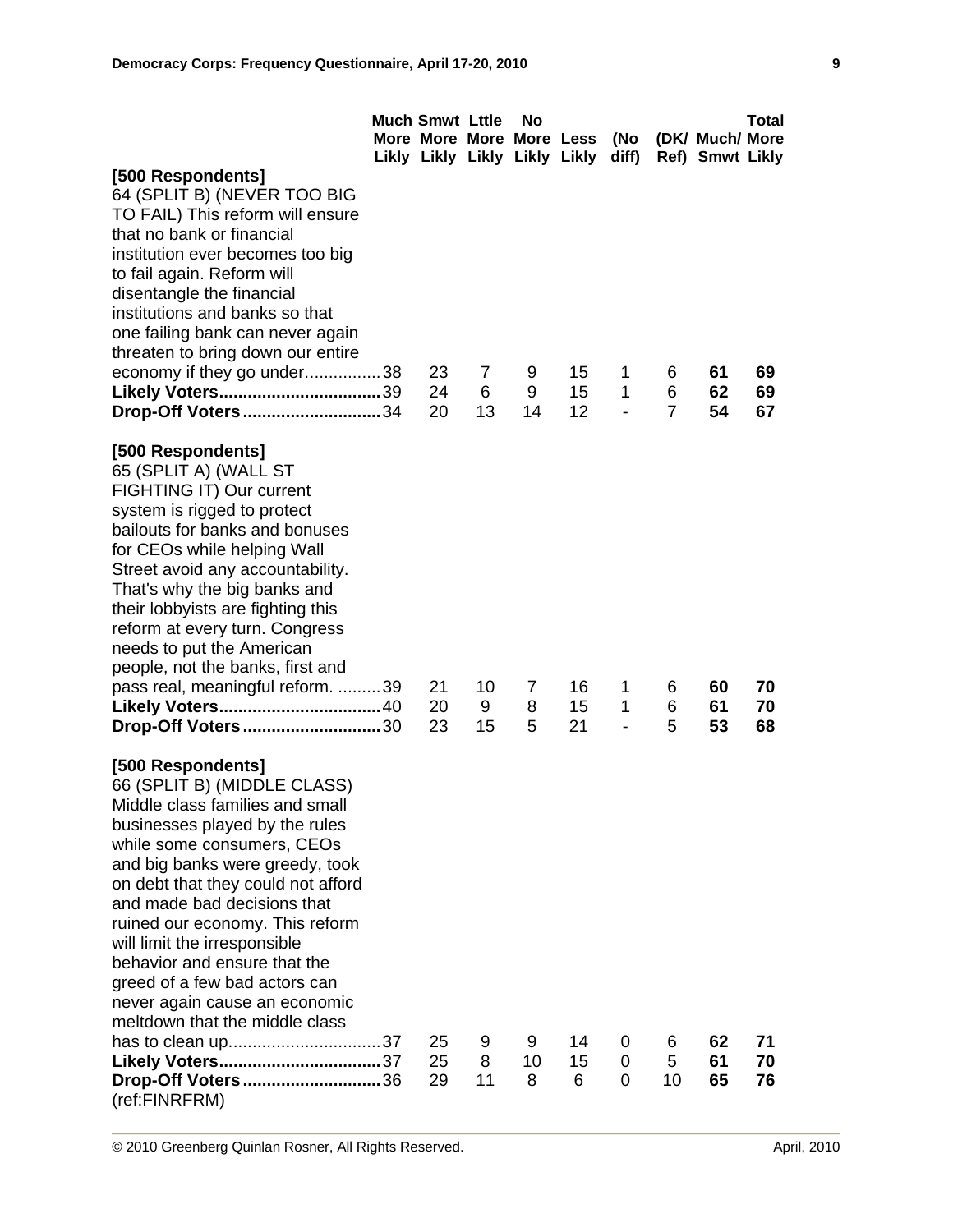Q.67 Now I would like to read you some statements that opponents of reform may say and I would like you to tell me if those statements make you much less likely to support the reform, somewhat less likely, just a little less likely, no less likely or more likely to support the reform.

|                                                        | <b>Much Smwt Lttle</b>        |    | No |    |                |    |                 | Total |
|--------------------------------------------------------|-------------------------------|----|----|----|----------------|----|-----------------|-------|
|                                                        | Less Less Less Less More      |    |    |    | (No            |    | (DK/ Much/ Less |       |
|                                                        | Likly Likly Likly Likly Likly |    |    |    | diff)          |    | Ref) Smwt Likly |       |
| [500 Respondents]                                      |                               |    |    |    |                |    |                 |       |
| 67 (SPLIT A) (SMOTHER                                  |                               |    |    |    |                |    |                 |       |
| <b>BUSINESS)</b> This reform will                      |                               |    |    |    |                |    |                 |       |
| create more government                                 |                               |    |    |    |                |    |                 |       |
| regulations that will smother                          |                               |    |    |    |                |    |                 |       |
| businesses when we need them                           |                               |    |    |    |                |    |                 |       |
| expanding and creating jobs<br>more than ever. We need |                               |    |    |    |                |    |                 |       |
| financial reform badly, but more                       |                               |    |    |    |                |    |                 |       |
| government regulation that                             |                               |    |    |    |                |    |                 |       |
| smothers businesses and kills                          |                               |    |    |    |                |    |                 |       |
| job growth is not the answer. 23                       | 14                            | 10 | 11 | 29 | 3              | 11 | 37              | 47    |
|                                                        | 14                            | 9  | 11 | 29 | 3              | 10 | 38              | 47    |
|                                                        | 14                            | 16 | 12 | 27 | 1              | 14 | 30              | 46    |
|                                                        |                               |    |    |    |                |    |                 |       |
| [500 Respondents]                                      |                               |    |    |    |                |    |                 |       |
| 68 (SPLIT B) (BIG                                      |                               |    |    |    |                |    |                 |       |
| <b>GOVERNMENT AGENCY) We</b>                           |                               |    |    |    |                |    |                 |       |
| need to reform the laws that                           |                               |    |    |    |                |    |                 |       |
| govern the financial sector but                        |                               |    |    |    |                |    |                 |       |
| more regulation and another big,                       |                               |    |    |    |                |    |                 |       |
| bureaucratic government agency                         |                               |    |    |    |                |    |                 |       |
| is not the answer. An ineffective                      |                               |    |    |    |                |    |                 |       |
| government agency will just lead                       |                               |    |    |    |                |    |                 |       |
| to more waste, fraud and abuse                         |                               |    |    |    |                |    |                 |       |
| and do nothing that actually                           |                               |    |    |    |                |    |                 |       |
| protects us from this type of                          |                               |    |    |    |                |    |                 |       |
| financial collapse in the future 18                    | 16                            | 10 | 13 | 33 | $\overline{2}$ | 9  | 34              | 44    |
|                                                        | 16                            | 8  | 12 | 35 | $\overline{2}$ | 8  | 35              | 43    |
|                                                        | 20                            | 18 | 17 | 20 | 1              | 15 | 28              | 46    |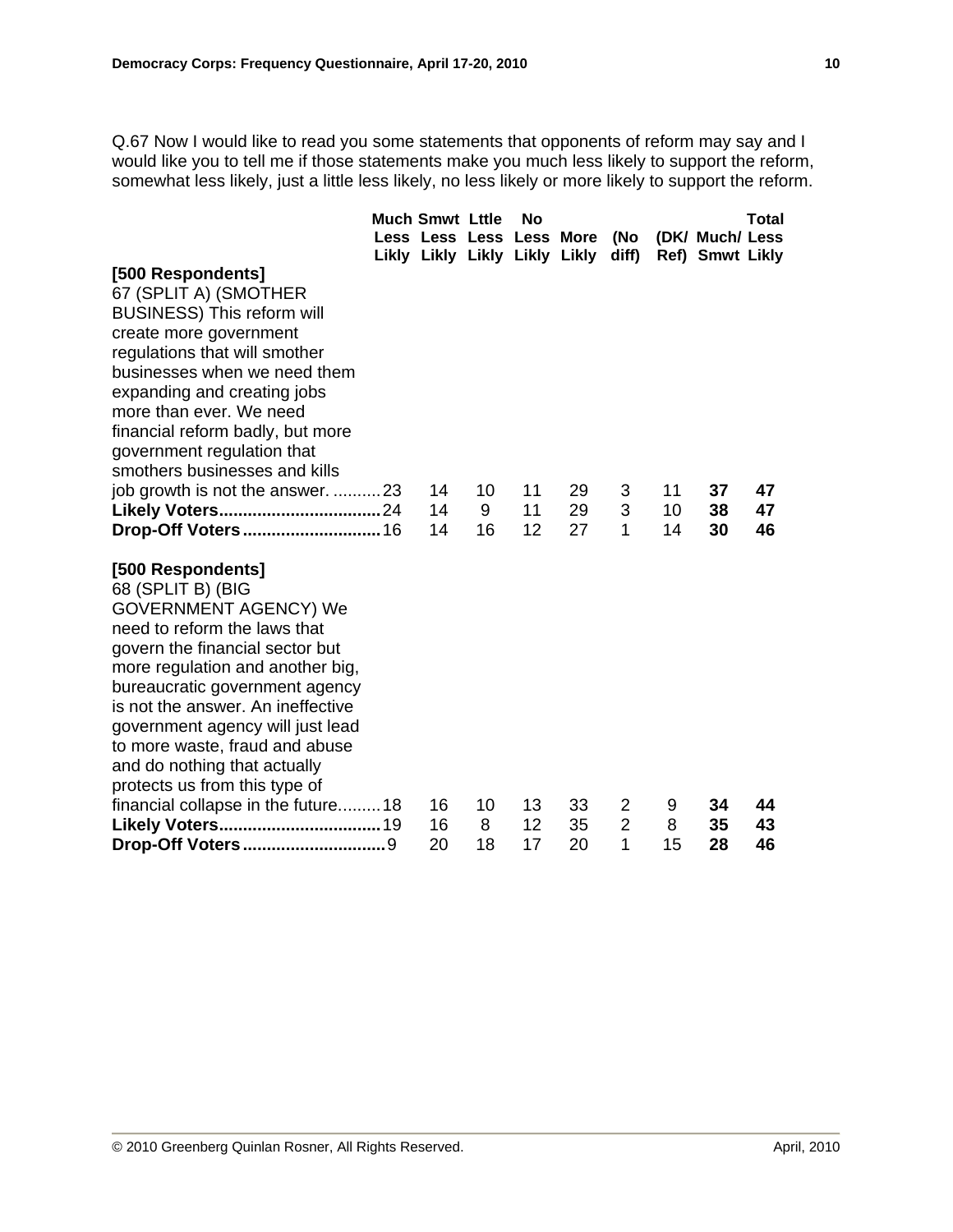|                                    | <b>Much Smwt Lttle</b> |    | No |                               |             |                |                                                                       | Total |
|------------------------------------|------------------------|----|----|-------------------------------|-------------|----------------|-----------------------------------------------------------------------|-------|
|                                    |                        |    |    | Likly Likly Likly Likly Likly |             |                | Less Less Less Less More (No (DK/ Much/ Less<br>diff) Ref) Smwt Likly |       |
| 69 (MCCONNELL) Any solution        |                        |    |    |                               |             |                |                                                                       |       |
| to financial regulation reform     |                        |    |    |                               |             |                |                                                                       |       |
| must put an end to taxpayer        |                        |    |    |                               |             |                |                                                                       |       |
| funded bailouts for Wall Street    |                        |    |    |                               |             |                |                                                                       |       |
| banks. This bill not only allows   |                        |    |    |                               |             |                |                                                                       |       |
| taxpayer-funded bailouts of Wall   |                        |    |    |                               |             |                |                                                                       |       |
| Street banks, it institutionalizes |                        |    |    |                               |             |                |                                                                       |       |
| them, creating a slush fund for    |                        |    |    |                               |             |                |                                                                       |       |
| future bailouts. We need reform    |                        |    |    |                               |             |                |                                                                       |       |
| that allows the biggest banks to   |                        |    |    |                               |             |                |                                                                       |       |
| fail so that taxpayers are not     |                        |    |    |                               |             |                |                                                                       |       |
| forced to pick up the tab for the  |                        |    |    |                               |             |                |                                                                       |       |
| reckless behavior of greedy        |                        |    |    |                               |             |                |                                                                       |       |
|                                    | 12                     | 8  | 9  | 46                            | 2           | 9              | 27                                                                    | 35    |
|                                    | $11 \quad 7$           |    | 9  | 46                            | $2^{\circ}$ | 9              | 27                                                                    | 34    |
|                                    | 18                     | 11 | 9  | 41                            | 0           | $\overline{7}$ | 31                                                                    | 42    |
| (ref:ANTIFINR)                     |                        |    |    |                               |             |                |                                                                       |       |

Q.70 Finally, I would like to ask you a few questions for statistical purposes. What is the last year of schooling that you have completed?

|            |       |     | Likely Drop-Off      |
|------------|-------|-----|----------------------|
|            | Total |     | <b>Voters Voters</b> |
|            |       |     |                      |
|            |       | 22. |                      |
|            |       |     |                      |
|            |       | 29  | 33                   |
|            |       | 27  | 22                   |
|            |       | 19  |                      |
|            |       |     |                      |
| (ref:EDUC) |       |     |                      |

Q.71 Are you a member of a labor union? (IF NO) Is any member of your household a union member?

|             | Total | <b>Voters</b> | Likely Drop-Off<br><b>Voters</b> |
|-------------|-------|---------------|----------------------------------|
|             |       | 13            |                                  |
|             |       |               |                                  |
|             |       | 78            | 80                               |
|             |       | 2             |                                  |
| (ref:UNION) |       | 20            | 16                               |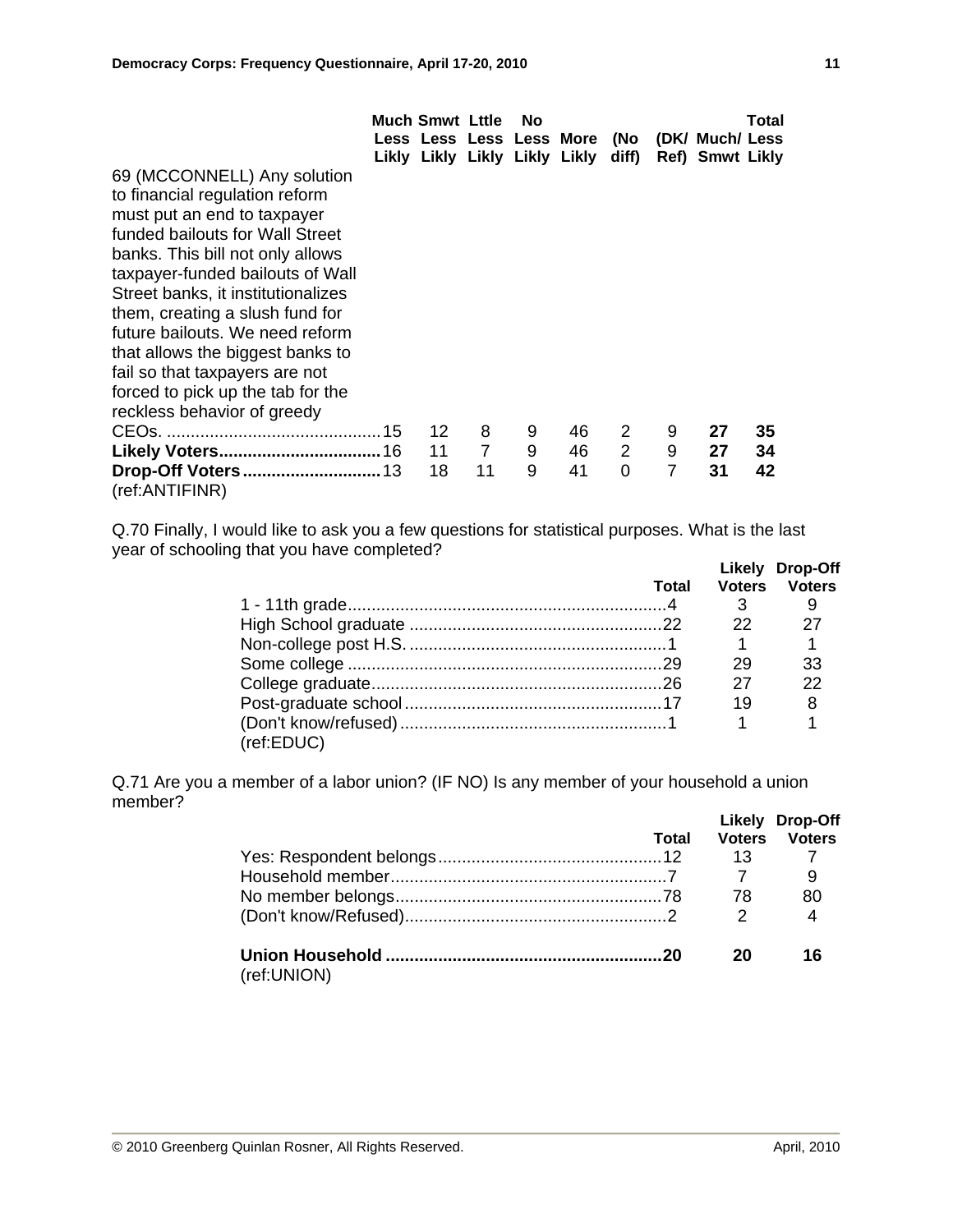|               | <b>Total</b> |                | Likely Drop-Off<br><b>Voters Voters</b><br>15 17 |
|---------------|--------------|----------------|--------------------------------------------------|
|               |              | $\frac{22}{2}$ | - 33                                             |
|               |              |                | 49                                               |
|               |              | $\mathcal{P}$  | $\overline{2}$                                   |
| (ref:EMPLOY2) |              | 37             | 50                                               |

Q.72 And have you or any member of your immediate family been unemployed at some point in the last year? (IF YES) Was that you or a family member who was unemployed?

## *[Questions 73-78 Held for Future Release]*

Q.79 Are you married, single, separated, divorced, or widowed?

|               |       |    | Likely Drop-Off |
|---------------|-------|----|-----------------|
|               | Total |    | Voters Voters   |
|               |       | 63 | 42              |
|               |       | 19 | 37              |
|               |       |    | 13              |
|               |       | 8  | 6               |
|               |       |    | ⌒               |
|               |       | 15 | 18              |
| (ref:MARITAL) |       |    |                 |

Q.80 Generally speaking, do you think of yourself as a Democrat, a Republican or what?

|              |       |               | Likely Drop-Off |
|--------------|-------|---------------|-----------------|
|              | Total | <b>Voters</b> | <b>Voters</b>   |
|              |       | 24            | 26              |
|              |       | 12            | 24              |
|              |       | 8             | 10              |
|              |       | 6             |                 |
|              |       | 16            | 5               |
|              |       | 11            | 10              |
|              |       | 20            | 13              |
|              |       | 3             | 3               |
| (ref:PTYID1) |       |               |                 |

Q.83 Thinking in political terms, would you say that you are Conservative, Moderate, or Liberal?

|             |    | Likely Drop-Off            |
|-------------|----|----------------------------|
|             |    | <b>Total Voters Voters</b> |
|             |    |                            |
|             |    | $30^{\circ}$               |
|             | 46 | 33                         |
|             |    | 12                         |
| (ref:IDEO1) |    |                            |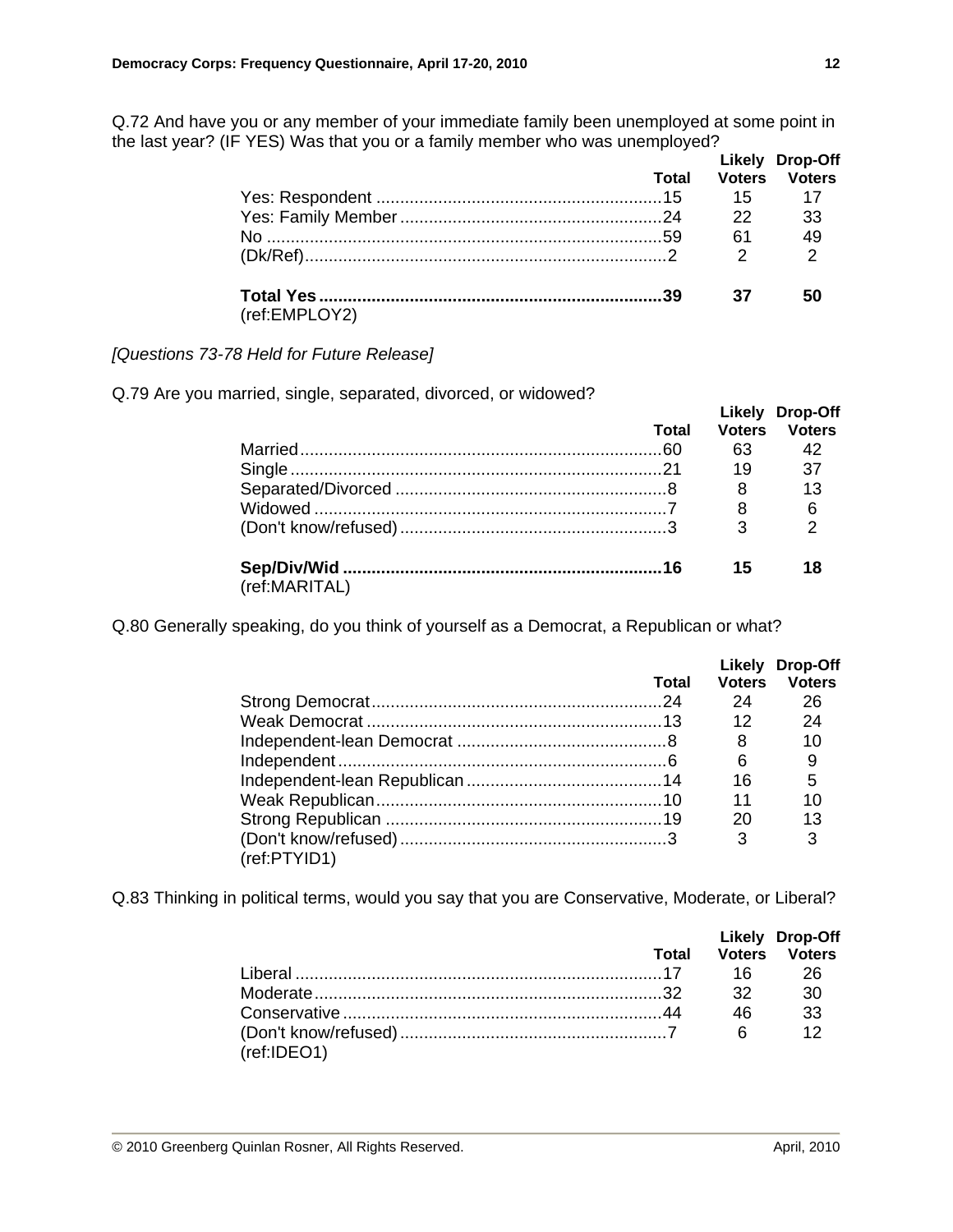### **[134 Respondents]**

Q.84 (ASK IN CELL SAMPLE ONLY) Now, thinking about your telephone use, is there at least one telephone INSIDE your home that is currently working and is not a cell phone?

|                |  | <b>Likely Drop-Off</b><br><b>Total Voters Voters</b> |
|----------------|--|------------------------------------------------------|
|                |  |                                                      |
|                |  |                                                      |
| (ref:LANDLINE) |  |                                                      |

#### **[866 Respondents]**

Q.85 (ASK IN LANDLINE SAMPLE ONLY) Now thinking about your telephone use, do you have a working cell phone?

|                |  | Likely Drop-Off            |
|----------------|--|----------------------------|
|                |  | <b>Total Voters Voters</b> |
|                |  |                            |
|                |  | $14$ $21$                  |
| (ref:CELLLINE) |  |                            |

#### **[746 Respondents]**

Q.86 (DO NOT ASK IF NO IN LANDLINE) (DO NOT ASK IF NO OR DK/REF IN CELLLINE) Of all the personal telephone calls that you receive, do you get..  **Likely Drop-Off** 

|                                                    | Total | <b>Voters</b> | LIKEIV DIOD-UIT<br><b>Voters</b> |
|----------------------------------------------------|-------|---------------|----------------------------------|
|                                                    |       | 19            | 34                               |
| Some on a cell phone and some on a regular home    |       |               |                                  |
|                                                    |       | 44            | 30                               |
| All or almost all calls on a regular home phone 37 |       | .37           | 35                               |
|                                                    |       |               | 2                                |
| (ref:DUALUSE)                                      |       |               |                                  |

#### Phone Use Table

|                                      |       |               | Likely Drop-Off |
|--------------------------------------|-------|---------------|-----------------|
|                                      | Total | <b>Voters</b> | <b>Voters</b>   |
|                                      |       |               | 28              |
|                                      |       | 14            | 19              |
|                                      |       | 34            | 17              |
|                                      |       | 28            | 19              |
|                                      |       | $\sim$ 13     | 13              |
|                                      |       | 3             | 3               |
|                                      |       |               |                 |
| Cell Mostly (from Landline Sample)12 |       | 12            |                 |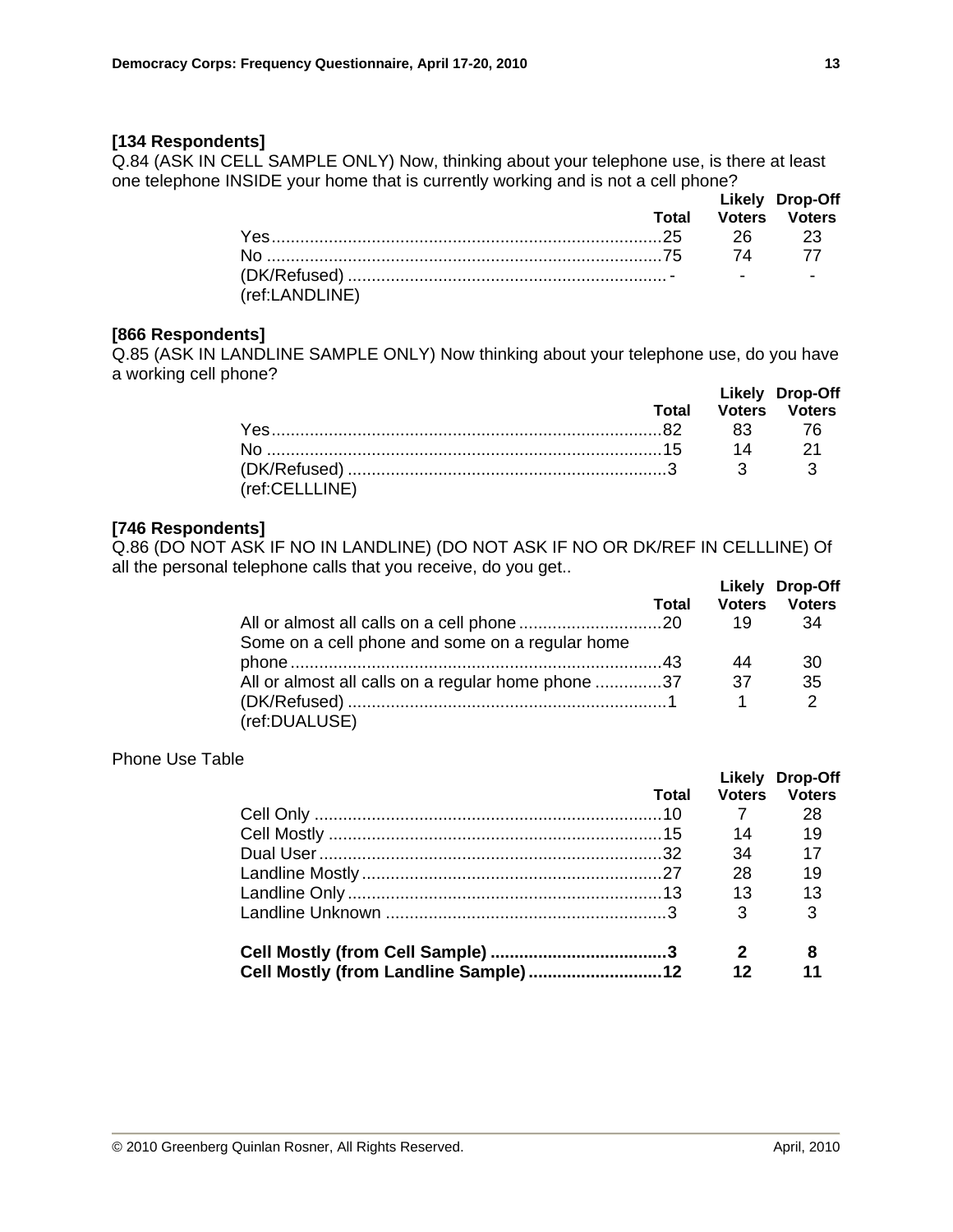Q.87 Have you supported the Tea Party movement by either donating money or attending a rally or meeting, or have you done both, or have you done neither?  **Likely Drop-Off** 

|                |    | LIKEIV LITOD-UTT           |
|----------------|----|----------------------------|
|                |    | <b>Total Voters Voters</b> |
|                |    |                            |
|                |    |                            |
|                |    |                            |
|                | 85 | 92                         |
|                |    | $-5$                       |
| (ref:TEAPTACT) |    |                            |

Q.88 How often do you attend religious services -- more than once a week, once a week, once or twice a month, several times a year, or hardly ever?

|              |       |               | Likely Drop-Off |
|--------------|-------|---------------|-----------------|
|              | Total | <b>Voters</b> | <b>Voters</b>   |
|              |       | 15            | 14              |
|              |       | 30            | 23              |
|              |       | 12            | 10              |
|              |       | 10            | 11              |
|              |       | 23            | 32              |
|              |       | 5             | 5               |
|              |       | 5             | 5               |
| (ref:RELIG2) |       | 45            |                 |

#### **[981 Respondents]**

Q.89 (ASK IF VOTED IN VOTE08) In the 2008 election for president, did you vote for Democrat Barack Obama or Republican John McCain?

|                  | Total | <b>Voters</b> | Likely Drop-Off<br><b>Voters</b> |
|------------------|-------|---------------|----------------------------------|
|                  |       | 44            | 59                               |
|                  |       | 44            | 24                               |
|                  |       |               |                                  |
|                  |       |               |                                  |
|                  |       | 3             |                                  |
| (ref: VOTE 2008) |       |               |                                  |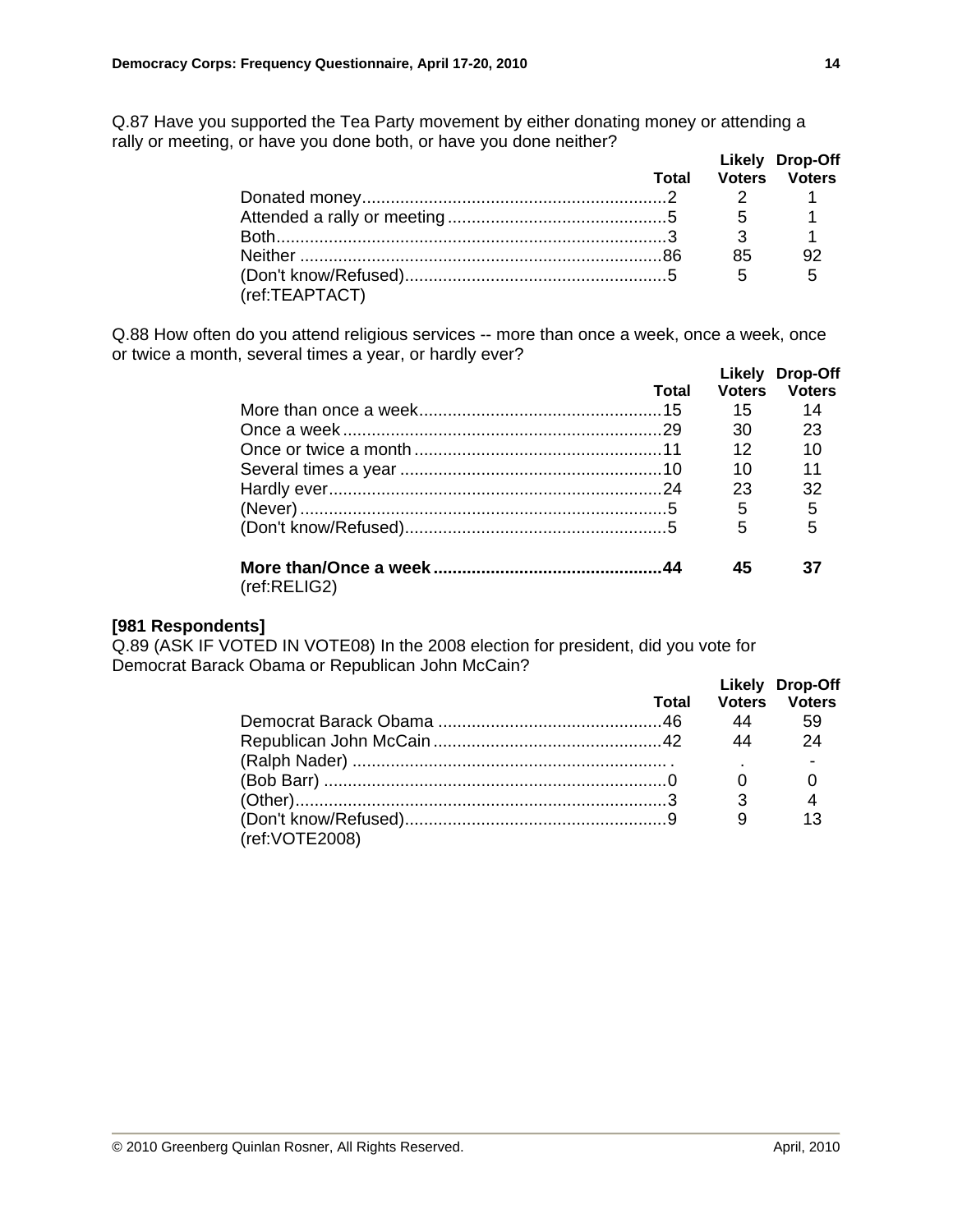#### **[981 Respondents]**

Q.90 (ASK IF VOTED IN VOTE08) In the 2008 election for Congress, did you vote for (2008 HOUSE DEMOCRAT) or (2008 HOUSE REPUBLICAN)<sup>6</sup>?

|                | <b>Total</b> |                 | Likely Drop-Off<br><b>Voters Voters</b> |
|----------------|--------------|-----------------|-----------------------------------------|
|                |              |                 | - 46                                    |
|                |              |                 | $\overline{18}$                         |
|                |              |                 | $\overline{2}$                          |
|                |              |                 | 16                                      |
|                |              | 12 <sup>7</sup> | 17                                      |
| (ref:VTCG2008) |              |                 |                                         |

Q.91 What racial or ethnic group best describes you?

|               | Total |     | Likely Drop-Off<br>Voters Voters |
|---------------|-------|-----|----------------------------------|
|               |       | 76. | 66                               |
|               |       |     |                                  |
|               |       | 6   | 12                               |
|               |       |     |                                  |
|               |       |     |                                  |
|               |       |     |                                  |
|               |       |     |                                  |
| (ref:RACETHN) |       |     |                                  |

Q.93 Last year, that is in 2009, what was your total family income from all sources, before taxes? Just stop me when I get to the right category.

|              |       |    | Likely Drop-Off      |
|--------------|-------|----|----------------------|
|              | Total |    | <b>Voters Voters</b> |
|              |       | 4  |                      |
|              |       |    | 6                    |
|              |       | 8  | 15                   |
|              |       | 14 | 15                   |
|              |       | 18 | 15                   |
|              |       | 14 | $\overline{7}$       |
|              |       | 18 | 12                   |
|              |       | 12 | 10                   |
|              |       | 5  | 8                    |
| (ref:INCOME) |       |    |                      |

Q.2 Respondent's gender

 $\overline{a}$ 

|                                          |    | Likely Drop-Off            |
|------------------------------------------|----|----------------------------|
|                                          |    | <b>Total Voters Voters</b> |
| Male …………………………………………………………………………47   48 |    | - 37                       |
|                                          | 52 | 63                         |
| (ref:GENDER)                             |    |                            |

**15**

<sup>&</sup>lt;sup>6</sup> Actual candidate names were inserted preceded by party identifications for all districts. In unopposed districts, a generic candidate was used as the opposition. In the cell sample, "the Democratic candidate" and "the Republican candidate" were used.

<sup>© 2010</sup> Greenberg Quinlan Rosner, All Rights Reserved. April, 2010